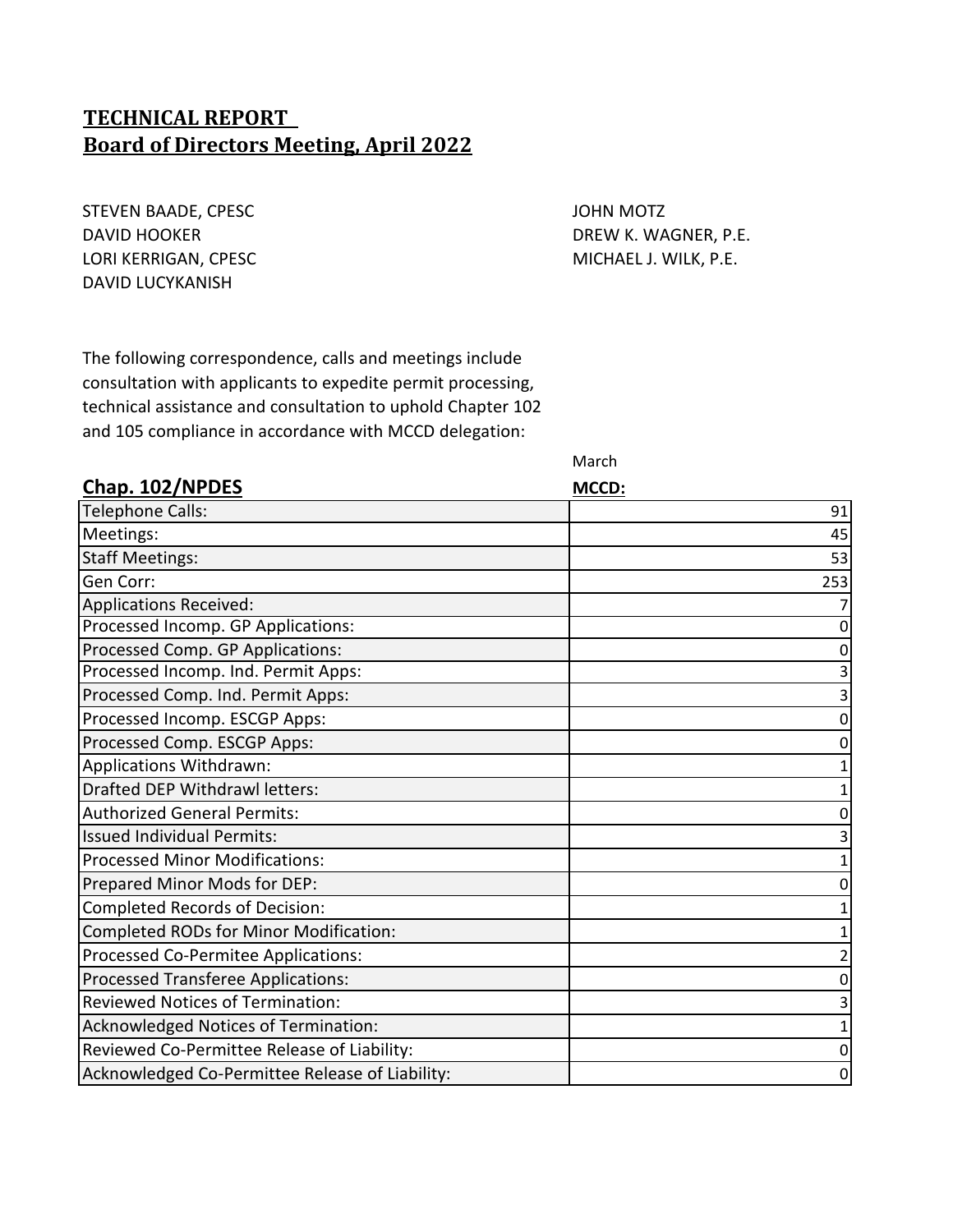|                                          | <b>Plan Reviews:</b> |
|------------------------------------------|----------------------|
| Post Construction Stormwater Management: |                      |
| <b>Erosion Sediment Control:</b>         |                      |

| Above meetings included:             | MCCD: |
|--------------------------------------|-------|
| <b>Pre-Application Meetings:</b>     | 10I   |
| Buffer/Act 167 Meetings:             |       |
| Plan review meetings:                | 8     |
| Meetings with DEP:                   |       |
| Elevated Review meetings:            | 0     |
| Pre-Construction meetings:           |       |
| <b>Technical Assistance Calls:</b>   | 6     |
| Tech/compliance assistance meetings: | 6     |

# **Above staff meetings included:**

| Meetings to discuss PCSM issues with P.E.:            |  |
|-------------------------------------------------------|--|
| P.E. technical assistance meetings to the tech staff: |  |

## **Chapter 105 Activities:**

| Telephone Calls:                 | 29 l |
|----------------------------------|------|
| Meetings:                        |      |
| <b>Staff Meetings:</b>           |      |
| Gen Corr:                        | 38   |
| <b>Received GP Applications:</b> |      |
| <b>Reviewed GP Applications:</b> |      |

# **Acknowledged GPs:**

| $\frac{\text{GP-1:}}{\text{GP-2:}}$ | 0           |
|-------------------------------------|-------------|
|                                     | 0           |
| $GP-3$ :                            | $\mathbf 0$ |
| $GP-4$ :                            | 0           |
| $GP-5$ :                            |             |
| $GP-6$ :                            | 0           |
| $GP-7$ :                            | 0           |
| $GP-8$ :                            | 0           |
| $GP-9$ :                            | 0           |
| GP-10:                              | $\mathbf 0$ |

| <b>Withdrawn GP applications:</b> |  |
|-----------------------------------|--|
| Transferred GP applications:      |  |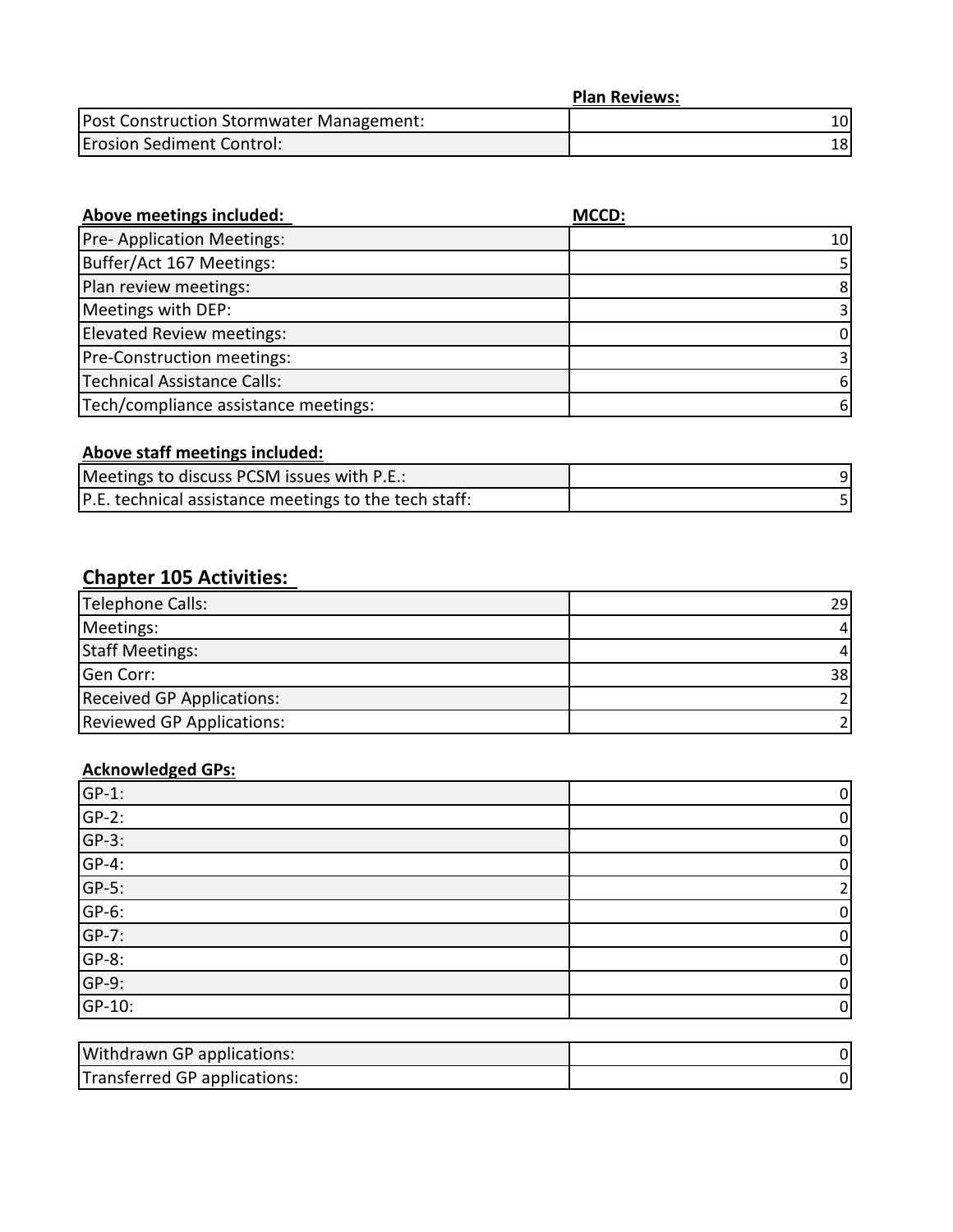## **The above included:**

| Technical Assistance Calls: | 15 |
|-----------------------------|----|
| Meetings:                   |    |
| #105 Site Visits            |    |

# **Dirt and Gravel/Low Volume Roads:**

| Meetings:               |      |
|-------------------------|------|
| Phone calls:            | ь    |
| General Correspondence: | 18 I |
| Site Inspections:       |      |
| Quarry visits:          |      |
| <b>Staff Meetings:</b>  |      |

# **Agriculture:**

| Meetings:                  |                 |
|----------------------------|-----------------|
| Telephone Calls:           | 14              |
| General Correspondence:    | 58 <sub>l</sub> |
| Site Visits:               |                 |
| Manure Management          |                 |
| General Agriculature Tasks |                 |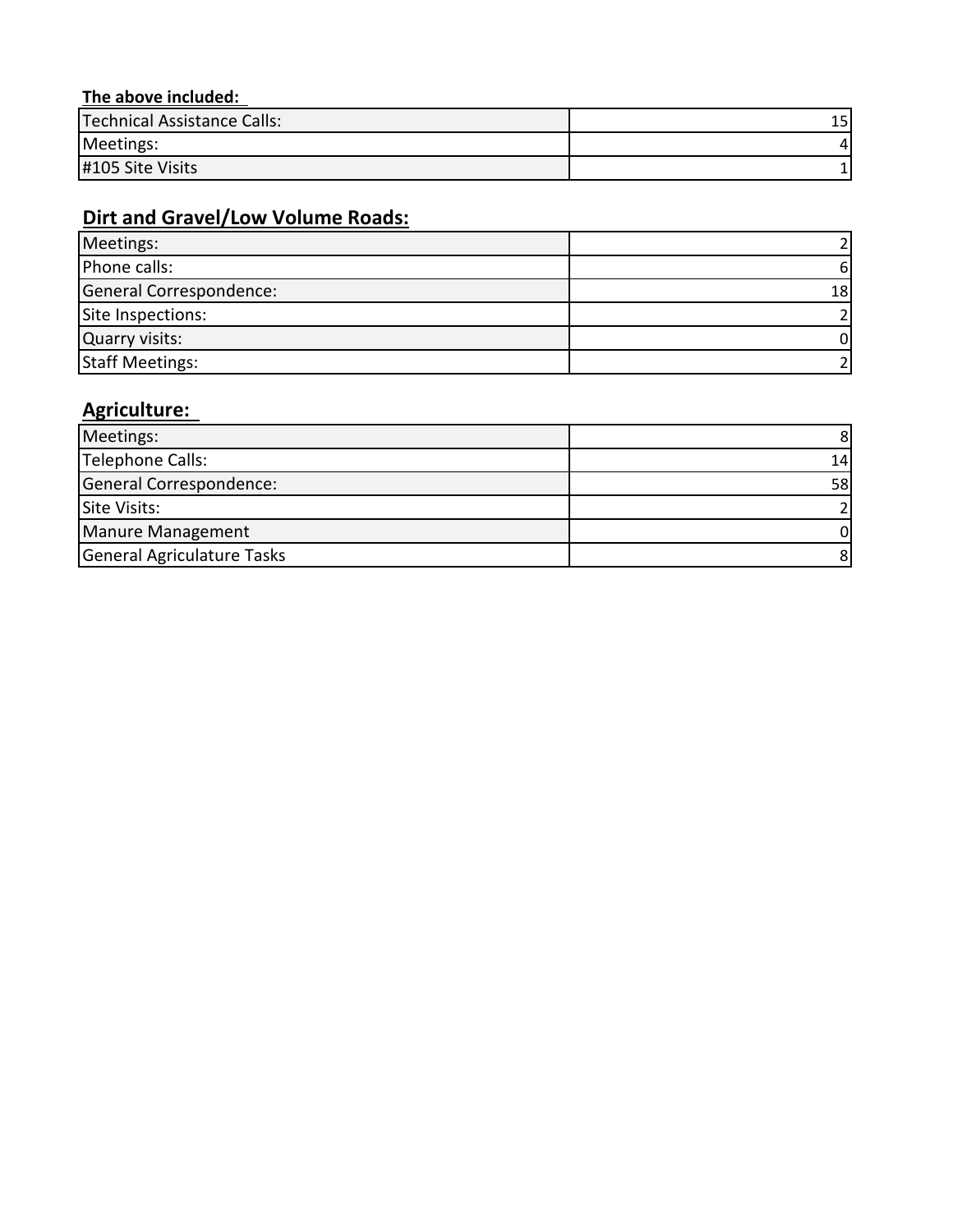### **I. CHAPTER 102 AND 105 PA DEP DELEGATION AGREEMENTS ON-SITE INSPECTIONS/COMPLAINT HANDLING**

1. One on-site inspection, Complaint, 2202 Campanile Court (Smithfield) – No earth disturbance activities occurring onsite. Site is currently in compliance. IR 1 sent.

2. One on-site inspection, Complaint, Abrams 753 Lower Cherry Valley Road (Hamilton) – Earth disturbance onsite occurring in excess of 1 acre of earth disturbance without obtaining an NPDES permit. Fill placed within potential onsite wetlands, and earth disturbance occurring without implementation of E&S BMP's. Site is currently in violation. Site referred to DEP for potential spill. Chapter 102 IR 5 sent with Notice of Violation and Chapter 105 IR 3 sent.

3. One on-site inspection, Final, Ballou Residence/ Balton construction and Nolt Construction (Eldred) – Site has achieved permanent stabilization and all temporary E&S BMP's have been removed. Site is currently in compliance. IR 3 sent with Notice of Termination acknowledgment.

4. One on-site inspection, Complaint, Birch Brier Estates 740 Timber Line Trail Fill (Chestnuthill) – Free fill found on Facebook and coming from New Jersey imported to property without documentation. E&S BMP's not implemented, with sediment tracking on the road. E&S Plan not developed. IR 1 sent. Referral to PA DEP Solid Waste forthcoming.

5. One on-site inspection, Follow-up, Brushy Lane Private Road- Zacharias (Jackson) – Stabilization performed to disturbed areas. Technical assistance provided on development of an E&S Plan for future activities. Site is currently in compliance. IR 3 sent.

6. One on-site inspection, Technical Assistance, Country Club of the Poconos Pine Valley Way (Middle Smithfield) – Technical assistance provided in regard to maintenance of storm sewer outfall that abuts wetlands. Site is currently in compliance. No IR sent.

7. One on-site inspection, Complaint, Leisure Lands 212 Chickadee Way (Middle Smithfield) – Fill that appears to be from New Jersey and appears similar to other sites in the county imported to the site without documentation. E&S BMP's not implemented with sediment tracking and rutting on roadway. No E&S Plan. Earth disturbance continued onsite despite recommendation to cease. Site is currently in violation. IR 1 sent with Compliance Notice. Referral made to PA DEP Solid Waste.

8. One on-site inspection, Complaint, Miller Property- Mountain Road (Ross) – Work commenced onsite without pre-construction meeting, and the work performed is not in accordance with the approved NPDES plans. Site is currently in violation. IR 12 sent with Notice of Violation.

9. One on-site inspection, Complaint, Penn Estates 3352 Stonehenge Drive Fill (Stroud)- Free fill found on Facebook coming from New Jersey imported to site. E&S Plan not developed and E&S BMP's not installed. IR 1 sent. Referral to PA DEP Solid Waste forthcoming.

10. One on-site inspection, Routine, Ray Price Mt. Pocono Dodge, Jeep and Ram/ E.F. Possinger (Coolbaugh and Tobyhanna) – Contractor exporting fill from site to an unapproved site that requires an NPDES Permit. Temporary<br>stabilization not performed to disturbed areas. Site is currently in stabilization not performed to disturbed areas. Site is currently violation. IR 1 sent with Notice of Violation.

11. One on-site inspection, Routine, Sand Spring Run Streambank Restoration/ Rutledge (Jackson) – Inspection and inspection report conducted by NCCD. Site is currently in compliance. IR 1 sent by NCCD.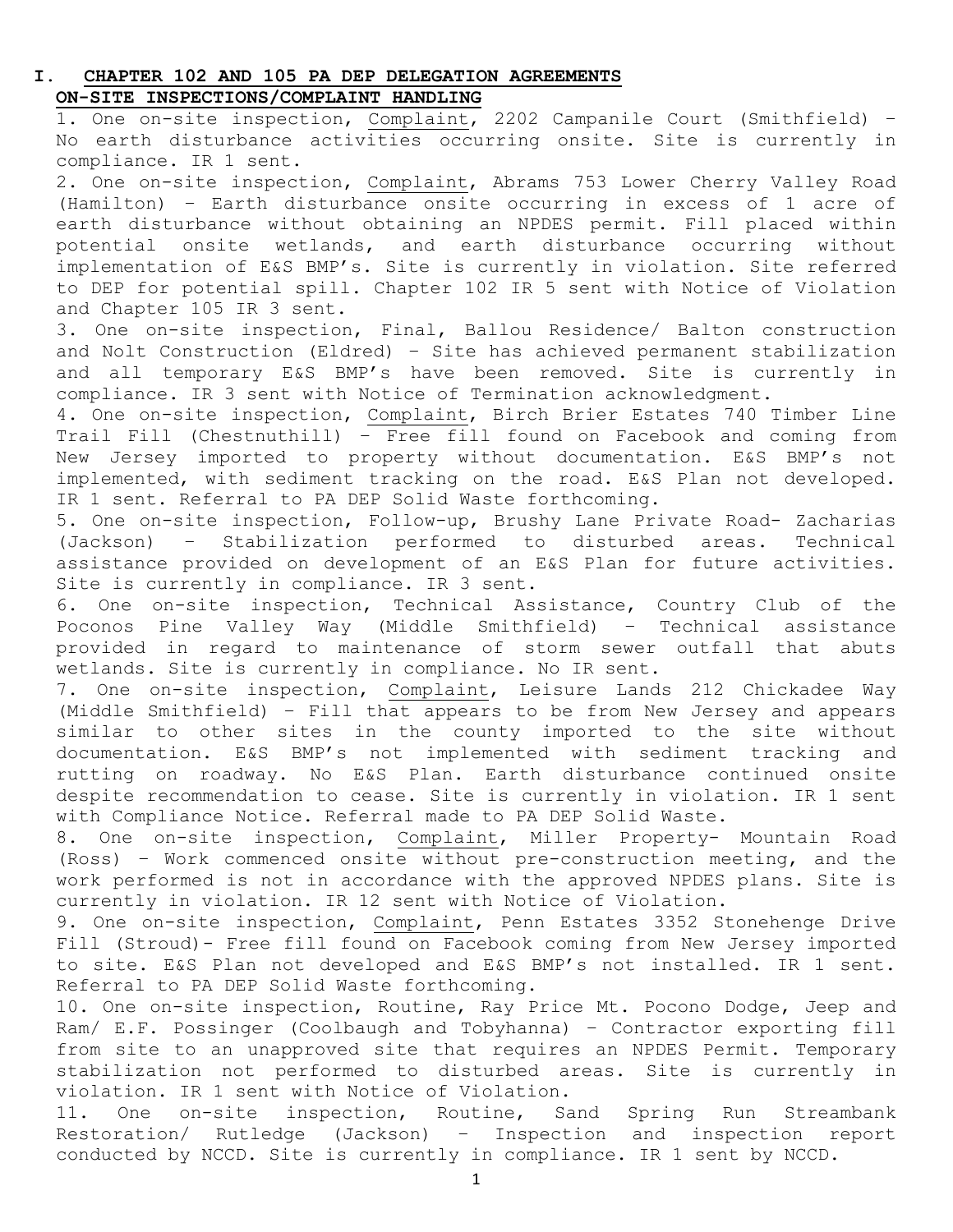12. One on-site inspection, Follow-up, Mountain Road Feed Spoils Site (Jackson) – Some Stabilization preformed to some disturbed areas. Compost filter sock installed. Debris was removed from the floodway. Technical assistance was provided on the proper installation and management of BMPS. In the process of obtaining an NPDES permit. IR 7 sent. 13. One on-site inspection, Complaint, John Reehl at West Hills Dr. (Stroud) - Active earth work with no E&S plan, or BMPs. Runoff from site actively creating deposition onto neighboring property. Site is currently in violation. IR 1 to be sent with Notice of Violation. 14. One on-site inspection, Complaint, Pocono Metal Craft, Fill Site (Price) Owner claimed Fill was imported to the site from local sources. Temporary stabilization controls were in place and E&S plan was onsite. Technical assistance was provided on the proper installation and management of BMP and corrections to the E&S plan. IR 1 to be sent. 15. One on-site inspection, Complaint, 409 Mountain Top Lake Rd, Emerald Lakes Associates Inc. (Tobyhanna) Lot was cleared and Fill was imported and a sand mound was constructed onsite. No E&S plan or BMPs were implemented. Site is currently in violation. IR 1 to be sent with Notice of Violation. 16. One on-site inspection, Complaint, 7629 Lake Shore Dr. Arrowhead Lake Community Association, (Coolbaugh) A temporary walk way was constructed through the wetland at the property across the street from 7629 Lake Shore Dr. IR 1 to be sent with voluntary restoration agreement. 17. One on-site inspection, Follow-up, Mousseau Lot-SR534 (Polk) – E&S plan reviewed and approved. Filter fence not installed. IR 2 sent. 18. One on-site inspection, Complaint, Hahn Lot-Mtn View Dr (Polk) - Minor disturbance from clearing access for perc testing. No E+S Plan IR 1 sent. 19. One on-site inspection, Complaint, Rhodenbach Stockpile/Latona (Chestnutill) trap graded but outlet not completed. Baffle installed on wrong end of trap. IR 2 sent. 20. One on-site inspection, Follow-up, Dollar General East Stroudsburg (Smithfield) -Drain spouts repaired and gutter cleaned. No PCSM Plan onsite. IR2 sent. 21. One on-site inspection, Complaint, Hamlen Fill Site (Hamilton) fill from unknown source. No E+S Plan or BMPS. IR1 sent. 22. Two on-site inspections, Complaint, Still water lakes Lot-Colette Dr- /Classic Quality (Coolbaugh) Wet lot. Footer poured on stone bed. Developer has wetland absence report. ACOE has JD. MTG with Corps and wetland biologist reveals wetlands alongside and rear of lot. Minor fill along lot line. Corps coordinating restoration. 105 IR sent. 23. One on-site inspection, Routine, Northridge 11-16/Papillon & Moyer (Pocono) - BMPS installed and retaining walls under construction. IR63 sent. 24. One on-site inspection, Complaint, Pocono Farm Stand/ TL Realty (Pocono) - spoil pile from house raising placed near stream. No BMPS, no E+S plan. IR1 Sent with CN. 25. One on-site inspection, Routine, BCRA Tracks and Pump Station/HRI /Possinger (Pocono) - Basin 1 spillway lacks adequate elevation. CFS not removed. IR7 sent, NOT pending. 26. One on-site inspection, Routine, Lovito-Sarajin Levee Repair/TL Realty (Pocono) -Work done under DEP Permit. District notification not implemented. 105 R sent.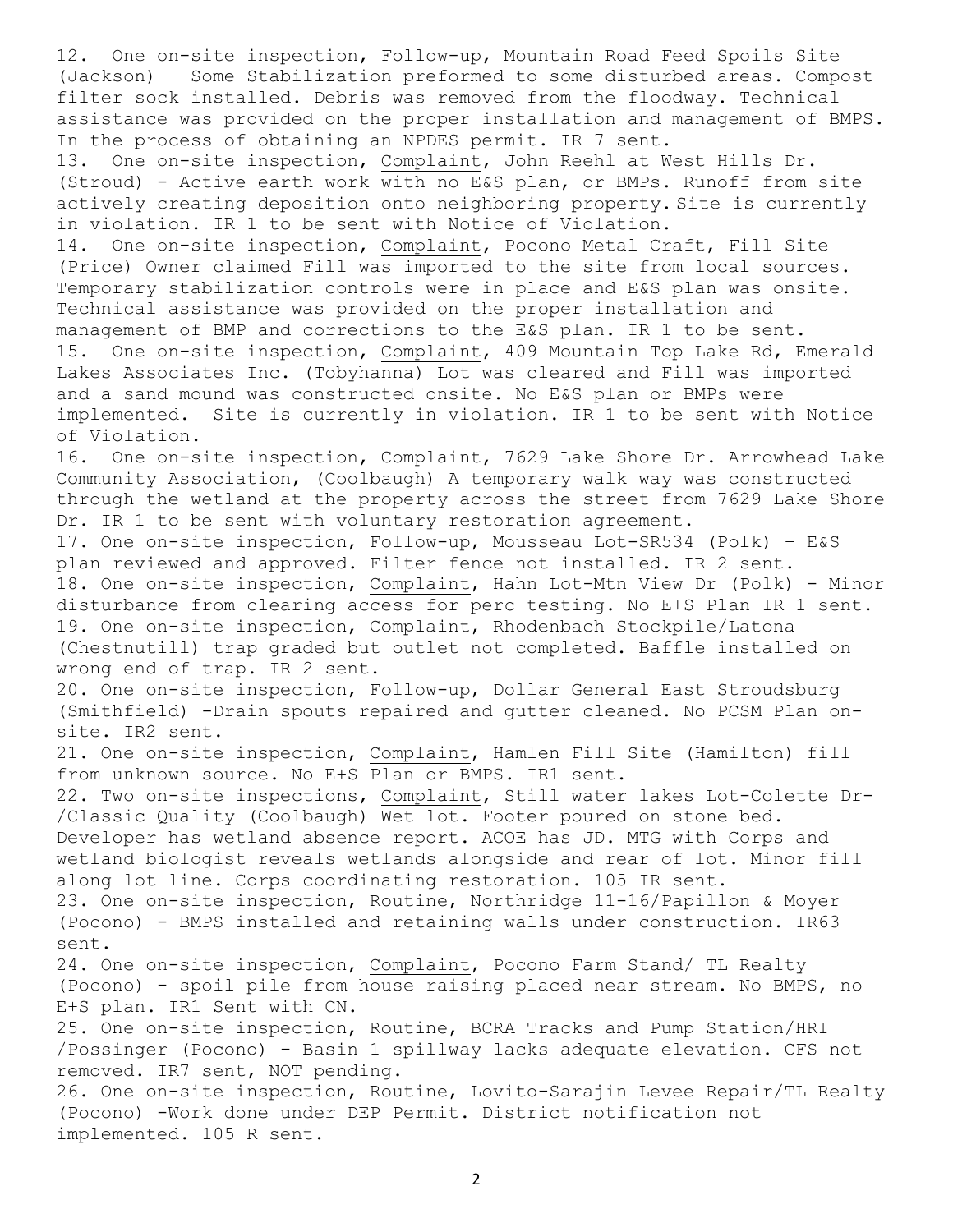**The above OSI included 26 Inspections on 26 Sites under Pa Code Title 25 Chapter 102 and/or 105 regulations;**

- 15 Sites were Complaints;
- 7 Notice of Violation or Compliance Notice sent or pending;
- 3 Sites were referred to DEP or appropriate authority.
- 2 Sites were conducted as technical assistance

### **II. WATERSHED SPECIALIST REPORT**

Meetings and Trainings

- Meeting with Monroe County Planning Commission (MCPC) to discuss the Return on Environment Study for Monroe County
- Two internal meetings regarding Monroe County Water Quality Study site selection
- Water Quality Study site selection meeting with MCPC
- Three meetings with USFWS regarding riparian buffer/nonpoint source pollution (NPS) workshop and post-planting buffer maintenance agreement
- Meeting with MCCD staff regarding NPS workshop
- Attended Our Pocono Waters steering committee meeting
- Attended Conservation District Watershed Specialist (CDWS) planning meeting for annual CDWS Conference
- Attended MCCD Resource Conservation Committee meeting
- Attended PEC Pocono Forest and Waters Conservation Landscape Annual Stakeholders meeting
- Internal meeting to discuss Act 167 Stormwater Management Plans

## Watershed Organization Meetings and Assistance

- Completed Master Watershed Steward (MWS) onboarding test and associated paperwork required for Conservation Partners
- Correspondence with MWS coordinator regarding upcoming field trips and trainings for the 2022 class of stewards
	- o Attended 3 weekly trainings
	- o One presentation on nonpoint source pollution and the role of riparian buffers
- Outreach to Monroe County watershed associations regarding WQS site selections
- Attended Lake Wallenpaupack Watershed Management District (LWWMD) board meeting
- Reviewed 2006 Lake Wallenpaupack Watershed Management Plan

### General

- Developed presentation for riparian buffer/nonpoint source pollution (NPS) workshop
- Developed event flyer for NPS workshop, distributed via Constant Contact and Social Media
- Purchased supplies for NPS workshop, submitted final expenses
- Prepped tree planting site with USFWS at Cherry Valley National Wildlife Refuge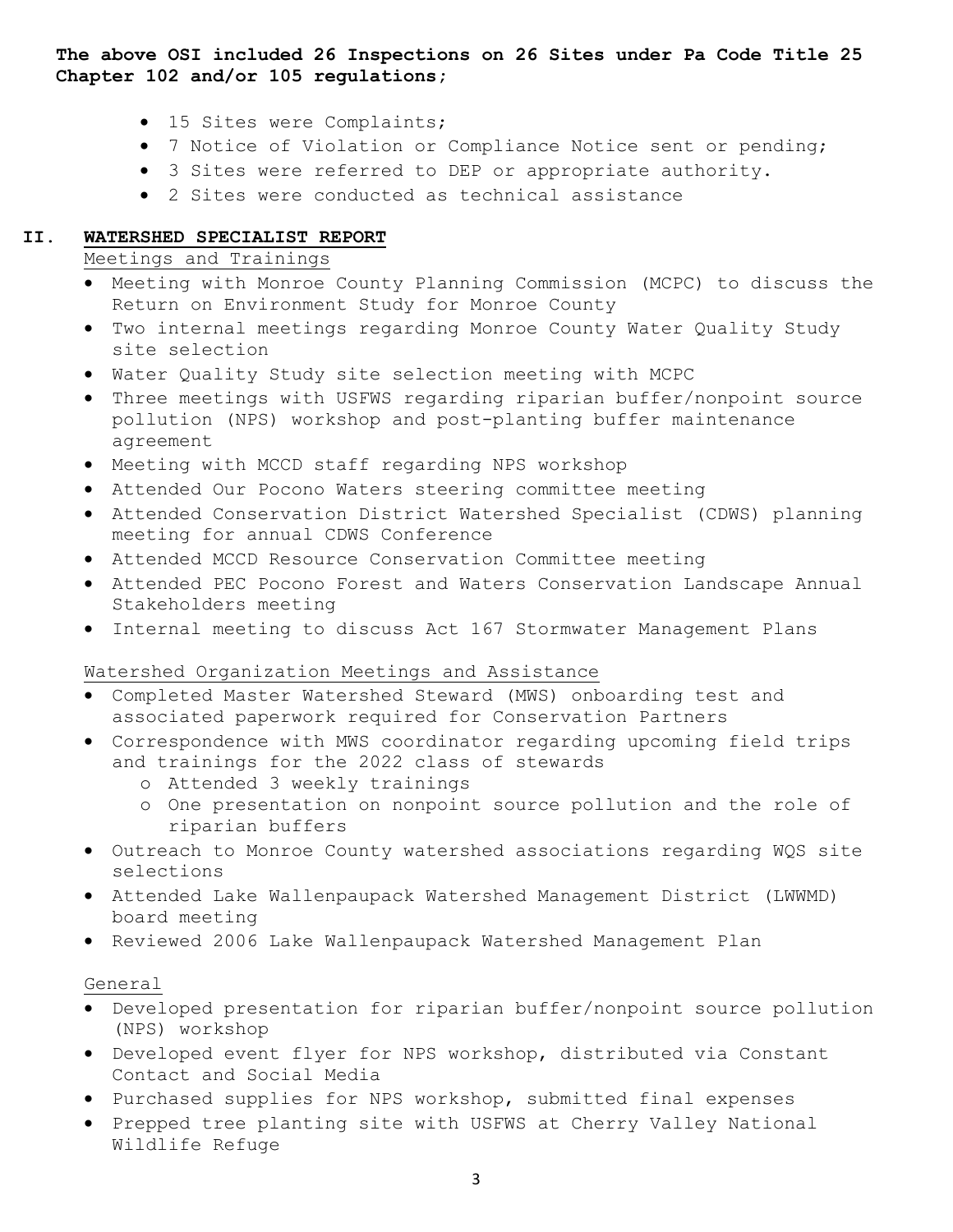- Water Quality Study sampling procedure audit with PA DEP Monitoring Program Staff
- Two site evaluations for potential sample locations along the Sambo Creek
- Appenzell Creek site visit for new water quality study sample location
- Stream assessment of UNT to Pohopoco Creek along Whitey B Rd
- Responded to Stroud Township Act 167 comments
	- o Reformatted Brodhead/McMichaels Act 167 Plan in response to comments

#### **III. AGRICULTURE**

Act 38

- Meeting with Wayne Conservation District to discuss plans for opening Northeast Region Nutrient Management Reimbursement Program (NMP Grant) to the public
- Correspondence with NRCS regarding NMP Grant
- Correspondence with Wayne Conservation District regarding NMP Grant
- Correspondence with landowners regarding NMP Grant
- Farm visit to discuss operations and NMP Grant with landowner
- Processed landowner contract for NMP Grant
- Nutrient management plan site inspection at with farm owner and technical service provider

### Farm to School

- Three meetings to discuss planning and logistics for Agriculture Day at Stroudsburg High School
- Developed flyer for Agriculture Day, dropped off at school for distribution to classrooms
- Developed banner for Agriculture Day, purchased banner
- Developed MCCD booth materials for Agriculture Day, purchased supplies
	- o Container Gardening
	- o Maple Syrup Production
- Developed exhibitor form for Agriculture Day, distributed to local producers and agricultural agencies/businesses
- Correspondence with Agriculture Day exhibitors, processed associated forms
- Correspondence with Stroudsburg High School regarding Agriculture Day

#### General Agriculture Tasks

- Internal meeting regarding MCCD booth at the Monroe County Farmer's Market
- Correspondence with Monroe County Farmer's Market director regarding MCCD booth
- Picked up sticky bands from USDA for distribution at farmer's market booth
- Attended Spotted Lanternfly Workgroup meeting at Cherry Valley National Wildlife Refuge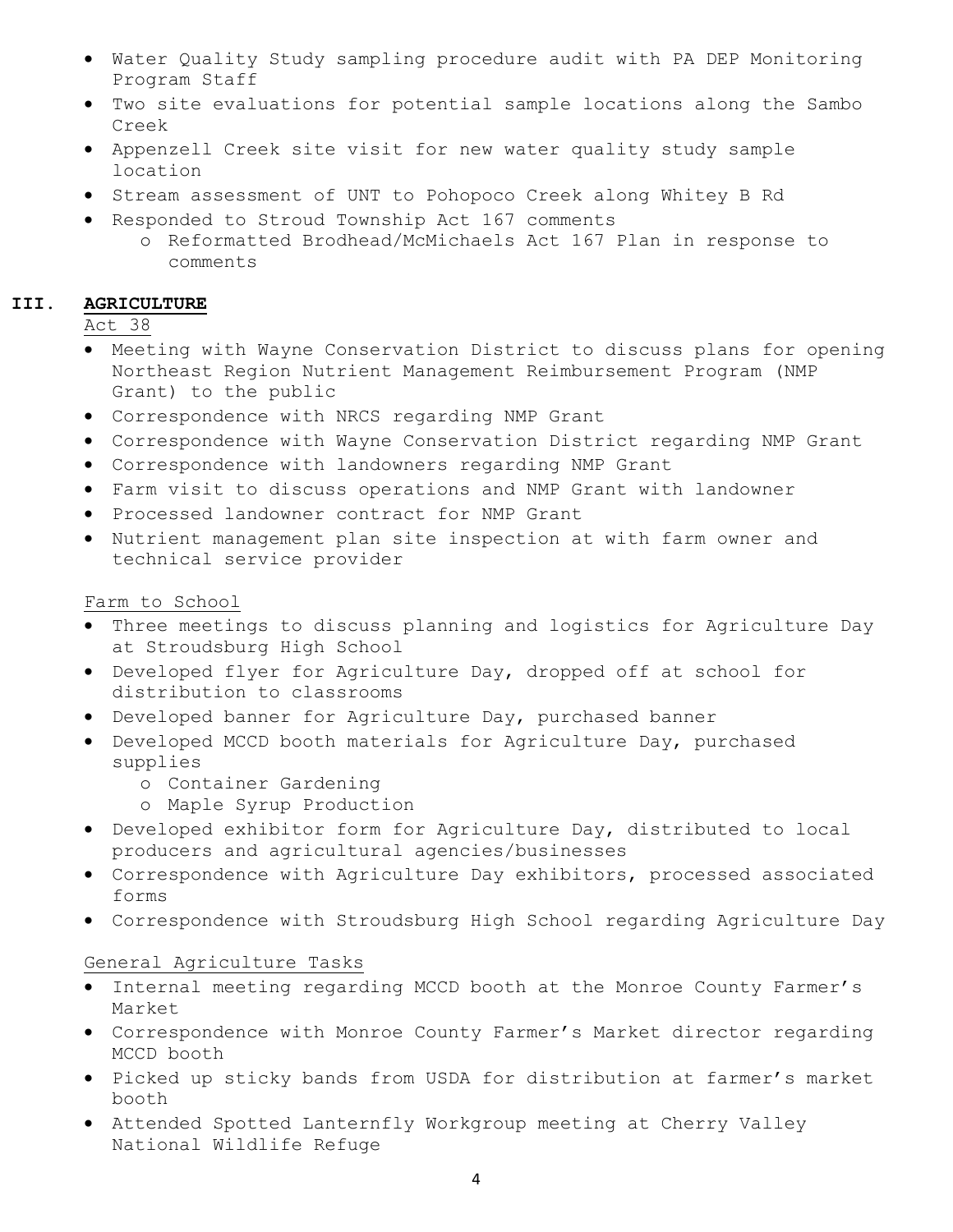- Reviewed MCCD's No-Till Drill equipment rental agreement
- Phone call with Wayne Conservation District's Agriculture Technician regarding their no-till drill equipment rental program
- Reviewed Wayne Conservation District's equipment rental agreement
- Two internal meetings regarding MCCD's No-Till Drill program

#### **IV. DIRT AND GRAVEL/LOW VOLUME ROADS**

- Stream profile survey conducted for Polk Twp LVR project application.
- Attended Annual Summary Review webinar.
- Reviewed 2 D&G applications.
- Spoke at SCC meeting regarding CD perspective of proposed stream crossing policy update.

#### **V. MISCELLANEOUS**

- Attended three days of DEP Chapter 102/ 105 Technical Training via Zoom-multiple staff attendees
- Preparation and Presentation at 105/102 Training on PCSM Spreadsheet
- Met with MCPC multiple times for planning and coordination for the 2022 Water Quality Study
- Performed training for MCCD and MCPC staff in preparation for DEP water quality audit
- Performed Water Quality Study audit with MCCD, MCPC and DEP staff
- Attended quarterly manager sub-committee meeting via Zoom
- Provided training to new E&S Tech on E&S Plan reviews and inspections and post inspection procedures.
- Preparation work for May MCCD Workshop
- New staff Attended CPR and First Aid Training